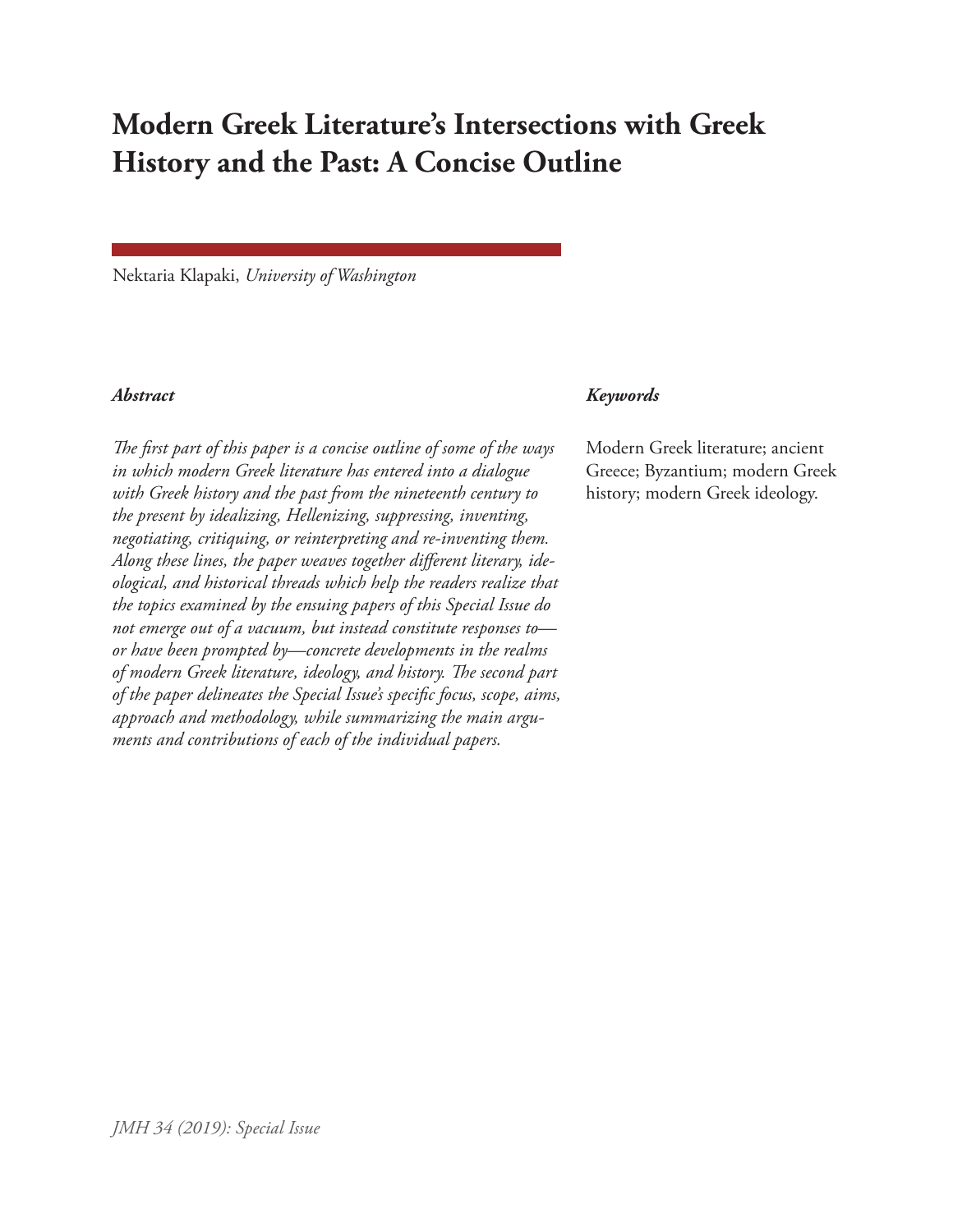Any attempt today to argue that a key feature of modern Greek literature is its persistent, almost incessant dialogue with Greek history and the past would amount to a cliché, in view of the considerable scholarly attention already given to the multiple manifestations, forms, and configurations of this dialogue. The imaginative recreation of specific historical periods, actors and events by modern Greek authors of historical novels; the endeavors of modern Greek poets to come to terms with the ambivalent legacy of the ancient Greek past and to re-imagine its significance for the present; the attempts of postmodernist Greek authors to recover periods of Greek history forgotten or suppressed from the modern Greek historical consciousness, and the engagement of modern Greek playwrights with different facets and periods of Greek history—all these are only some of the questions that have been extensively discussed in the relevant scholarly literature.<sup>1</sup>

Despite the extensive number of pages devoted to the various links, intersections and entanglements of modern Greek literature with Greek history and the past, the particular topic does not seem to have been exhausted—or, at least, not yet. On the contrary, it continues to attract scholarly and also artistic attention, as can be inferred from the recent publication of the fine collective volume entitled *Retelling the Past in Contemporary Greek Literature, Film, and Popular Culture*, which was co-edited by Trine Stauning Willert and Gerasimus Katsan.<sup>2</sup> The particular volume focuses on cultural manifestations of the Greek historical consciousness since 1989. Its thought-provoking essays constitute a significant contribution to the existing literature on the cultural expressions of today's Greece, while the editors' and the contributors' preoccupation with questions of history and the role the past plays

<sup>1</sup> This literature comprises a copious number of monographs, edited volumes and articles whose review goes well beyond the scope of this concise outline. Some of the publications that appeared in the last fifteen years or so include, for example, the following: Dimitris Païvanas, "Ideology's Discontents in Thanassis Valtinos's Data from the Decade of the Sixties," in *Contemporary Greek Fiction in a United Europe: From Local History to the Global Individual*, ed. Peter Mackridge and Eleni Yannakakis (Oxford: Legenda, 2004), 134-49; Panagiotis Roilos, "The Politics of Writing: Greek Historiographic Metafiction and Maro Douka's *A Cap of Purple*," *Journal of Modern Greek Studies* 22, no 1 (2004): 1-23; Vassilis Lambropoulos, "The Rehearsal of Antiquity in Post-modern Greek Fiction," in *A Singular Antiquity: Archaeology and Hellenic Identity in Twentieth-Century Greece*, ed. Dimitris Damaskos and Dimitris Plantzos, (Athens: Mouseio Benaki, 2008), 163-71; Dimitris Tziovas, "Reconfiguring the Past: Antiquity and Greekness," in *A Singular Antiquity*, 287-98; Vassiliki Dimoula, "The Nation between Utopia and Art: Canonizing Dionysios Solomos as the 'National Poet' of Greece," in *The Making of Modern Greece: Nationalism, Romanticism, & the Uses of the Past (1797-1896)*, ed. Roderick Beaton and David Ricks (Farnham: Ashgate, 2009), 201-10; Dimitris Tziovas, "The Novel and the Crown: *O Leandros* and the Politics of Romanticism," in *The Making of Modern Greece*, 211-24; Michalis Chryssanthopoulos, "Autobiography, Fiction, and the Nation: The Writing Subject in Greek during the Later Nineteenth Century," in *The Making of Modern Greece*, 239-48; Yiannis Papatheodorou, *Ρομαντικά πεπρωμένα. Ο Αριστοτέλης Βαλαωρίτης ως «εθνικός ποιητής»* (Athens: Vivliorama, 2009); Gerasimus Katsan, *History and National Ideology in Greek Postmodernist Fiction* (Madison: Fairleigh Dickinson University Press, 2013); David Ricks, "Lucretian Moments in Modern Greek Poetry," in *Re-imagining the Past: Antiquity and Modern Greek Culture*, ed. Dimitris Tziovas (Oxford: Oxford University Press, 2014), 252-65; Gunnar De Boel, "Rethinking the Greek Legacy: Dorians in Modern Greek Fiction," in *Re-imagining the Past*, 266-81; Marinos Pourgouris, "Yannis Ritsos, Marxist Dialectics, and the Re-imagining of Ancient Greece," in *Re-imagining the Past*, 282-96; Dimitris Tziovas, "The Wound of History: Ritsos and the Reception of Philoctetes," in *Re-imagining the Past*, 297-317; Rowena Fowler, "Plato, Seferis and Heaney: Poetry as Redress," in *Re-imagining the Past*, 318-29; Gonda Van Steen, *Stage of Emergency: Theater and Public Performance under the Greek Military Dictatorship of 1967-1974* (Oxford: Oxford University Press, 2015).

<sup>2</sup> Trine Stauning Willert and Gerasimus Katsan, eds., *Retelling the Past in Contemporary Greek Literature, Film, and Popular Culture* (Lanham: Lexington Books, 2019).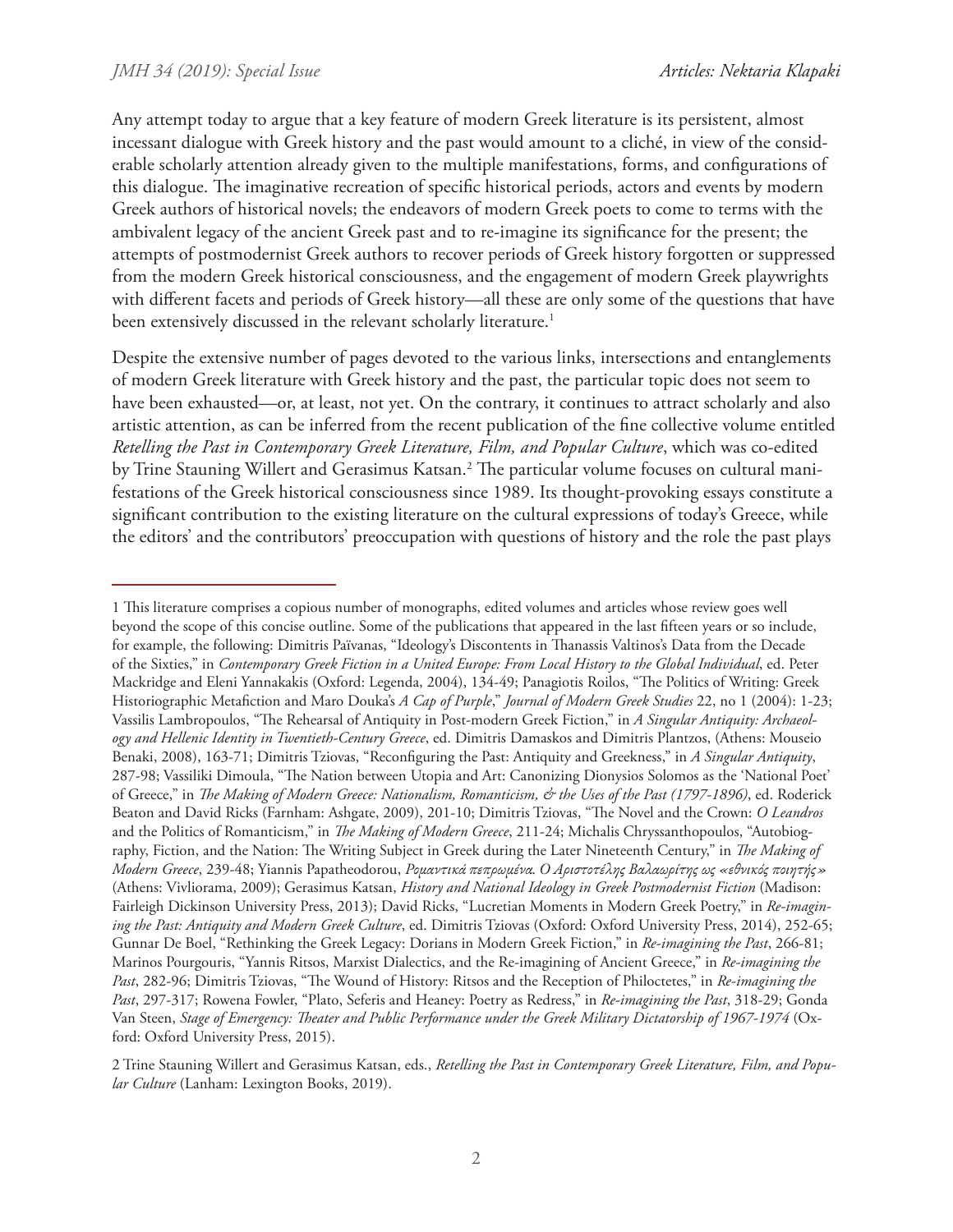speaks to the ongoing relevance of these issues to discussions about modern Greek identity, literature and culture alike.

This Special Issue seeks to contribute to the critical discussion of the above questions, and to the relevant scholarly output. Its starting-point is the observation that while modern Greek literature's dialogue with Greek history and the past is by no means unique to it, even a cursory glance at the work of some of the major modern Greek authors suggests that their engagement with Greek history is more intense—and, perhaps, more intricate—than other writers'. This is evident, for example, in the almost compulsive preoccupation of several modern Greek authors with ancient Greek history and the ancient Greek past.<sup>3</sup> As a manifestation of the asymmetrical relationship between ancient and modern Greece that the western cult and idealization of Hellas fostered, these modern Greek authors' engagement with ancient Greek history and the past has left an indelible, deeply ambivalent mark on their work. On the one hand, their work suggests that they treat ancient Greek history and the ancient Greek past as assets for the modern Greek present. On the other hand, the same ancient history and past feature in their work as a lingering heavy burden from which they cannot free themselves, as they can neither surpass nor ignore such an internationally recognized legacy. $4$  As a source of feelings of pride and glory, but also of anxiety and belatedness, the relationship of the modern Greek authors' work with the ancient Greek past is, in fact, not only ambivalent, but also inescapable, it seems. For regardless of whether they embrace and perpetuate or, by contrast, critique and reject stereotypes that constitute glorious ancient Greek history and ancestors as foils to infamous, degenerated modern Greek descendants, in one way or another their work ultimately gestures towards ancient Greek history and engages the ancient Greek past.

The modern Greek authors' nearly obsessive preoccupation with ancient Greek history—but also with Greek history, in general—should be attributed to the fact that for approximately two centuries many of the functions of modern Greek literature and its role in the modern Greek public sphere were refracted through its close links with the modern Greek nation state. The development of modern Greek literature into an institution in the early 1830s—that is, roughly at the same time when the modern Greek nation state came into being—had significant implications for both entities. Their co-emergence meant that they became mutually dependent on each other and bound to the same goals. These largely coalesced around ideals of (spatio-temporal) continuity; (ethno-cultural) authenticity, purity and uniqueness; and (national) homogeneity, alongside a belief in the modern Greek nation's providential mission and manifest destiny. This mutually constitutive, reciprocal relationship between modern Greek literature and the modern Greek nation state effectively turned modern Greek literature into a national institution with close ties to the modern Greek national ideology.<sup>5</sup>

<sup>3</sup> Richard Clogg, *A Concise History of Greece*, 3rd ed. (Cambridge: Cambridge University Press, 2013), 2, coined the term "ancestoritis" to convey in English the meaning of the Greek term *progonoplexia*, which suggests the modern Greeks' fixation on their ancestors.

<sup>4</sup> Dimitris Tziovas, ed., *Re-imagining the Past*, 1.

<sup>5</sup> The implications of modern Greek literature's role as a national institution for modern Greek criticism have been discussed in detail by Vassilis Lambropoulos, *Literature as National Institution: Studies in the Politics of Modern Greek Criticism* (Princeton: Princeton University Press, 1988).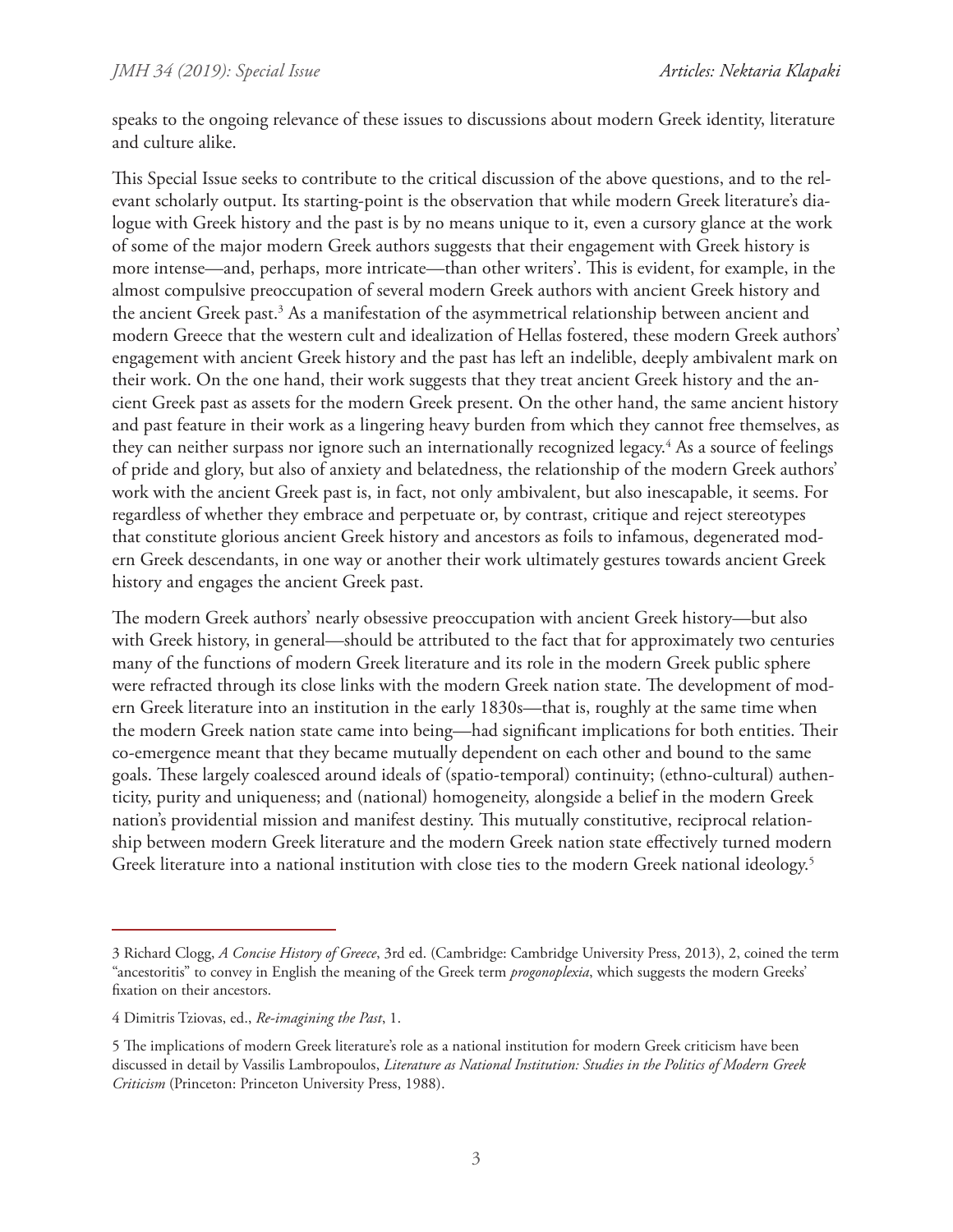As a national institution, modern Greek literature prioritized its engagement with Greek history for about two centuries—especially ancient Greek history.6 This does not entail that the modern Greek authors were not interested in other periods, events or actors of Greek history. For example, some of the first Romantic novels of the modern Greek state are set in the early years of the independent modern Greek kingdom, while others focus on the history of pre-independence Greece.7 Also, the period of Greece's Ottoman rule features in the work of several Greek Romantic poets, next to the Greek War of Independence and the first years of the modern Greek kingdom. However, even when the Greek Romantic poets reflected on very recent events of modern Greek history or events which were more or less contemporary to them, they still felt compelled to turn their gaze back to ancient Greek history in order to illuminate the more recent historical developments. Along these lines, the Greek War of Independence was primarily treated as an incident that led to the *palingenesia*—that is, the resurrection of *Hellas* in the form of modern Greece.8 The "Hymn to Liberty" (1823) by Dionysios Solomos is a rather revealing case in point, for it depicts Liberty as resurrected directly from the bones of the ancient Greeks.<sup>9</sup> Such a revivalist approach to ancient Greek history informs nineteenth-century Greek poetry, especially during the first half of the nineteenth century, although manifestations of this impulse can also be found in the work of select twentieth-century Greek authors.

The Greek Romantic poets' revivalist approach to ancient Greek history should be seen as their response to the discourses of Romantic Hellenism and Philhellenism, which defined modern Greece as *Hellas* revived, but also to the modern Greek national ideology, which turned revivalism into one of its constitutive elements, especially during its early stages. According to Antonis Liakos:

> During the foundation of the new state, the constitutive myth was the resurrection of the mythical Phoenix. Its significance was that Greece resurrected itself, like the mythical Phoenix, after having been under the subjugation of the Macedonians, the Romans, the Byzantines, and the Turks.<sup>10</sup>

A key consequence of the predominance of this ideology during the first half of the nineteenth century was the rejection of the post-classical periods of history as essentially non-Greek. The emphasis on the direct link between classical and modern Greece necessitated that the stages between these

<sup>6</sup> However, as Tziovas, *Re-imagining the Past*, 17-8, notes, a study by Alexis Politis on the use of ancient Greek themes in modern novels between 1790-1900 suggests that a noteworthy exception to this tendency is nineteenth-century Greek fiction, in which preoccupation with Greek antiquity in general is conspicuously absent.

<sup>7</sup> For the Romantic novels' focus on the Greek War of Independence and on contemporary Greek history, see Henri Tonnet, *Ιστορία του ελληνικού μυθιστορήματος*, trans. Marina Karamanou (Athens: Patakis, 1999), 102-6.

<sup>8</sup> On the ambivalent status of the Greek War of Independence in modern Greek historiography, see Elli Skopetea, *Το «πρότυπο βασίλειο» και η Μεγάλη Ιδέα: Όψεις του εθνικού προβλήματος στην Ελλάδα (1830-1880)* (Athens: Polytypo, 1988), 205-8.

<sup>9</sup> Roderick Beaton, "Antique Nation? 'Hellenes' on the Eve of Greek Independence and in Twelfth-century Byzantium," *Byzantine and Modern Greek Studies* 31, no. 1 (2007): 85.

<sup>10</sup> Antonis Liakos, "Hellenism and the Making of Modern Greece: Time, Language, Space," in *Hellenisms: Culture, Identity, and Ethnicity from Antiquity to Modernity*, ed. Katerina Zacharia (Aldershot: Ashgate, 2008), 204.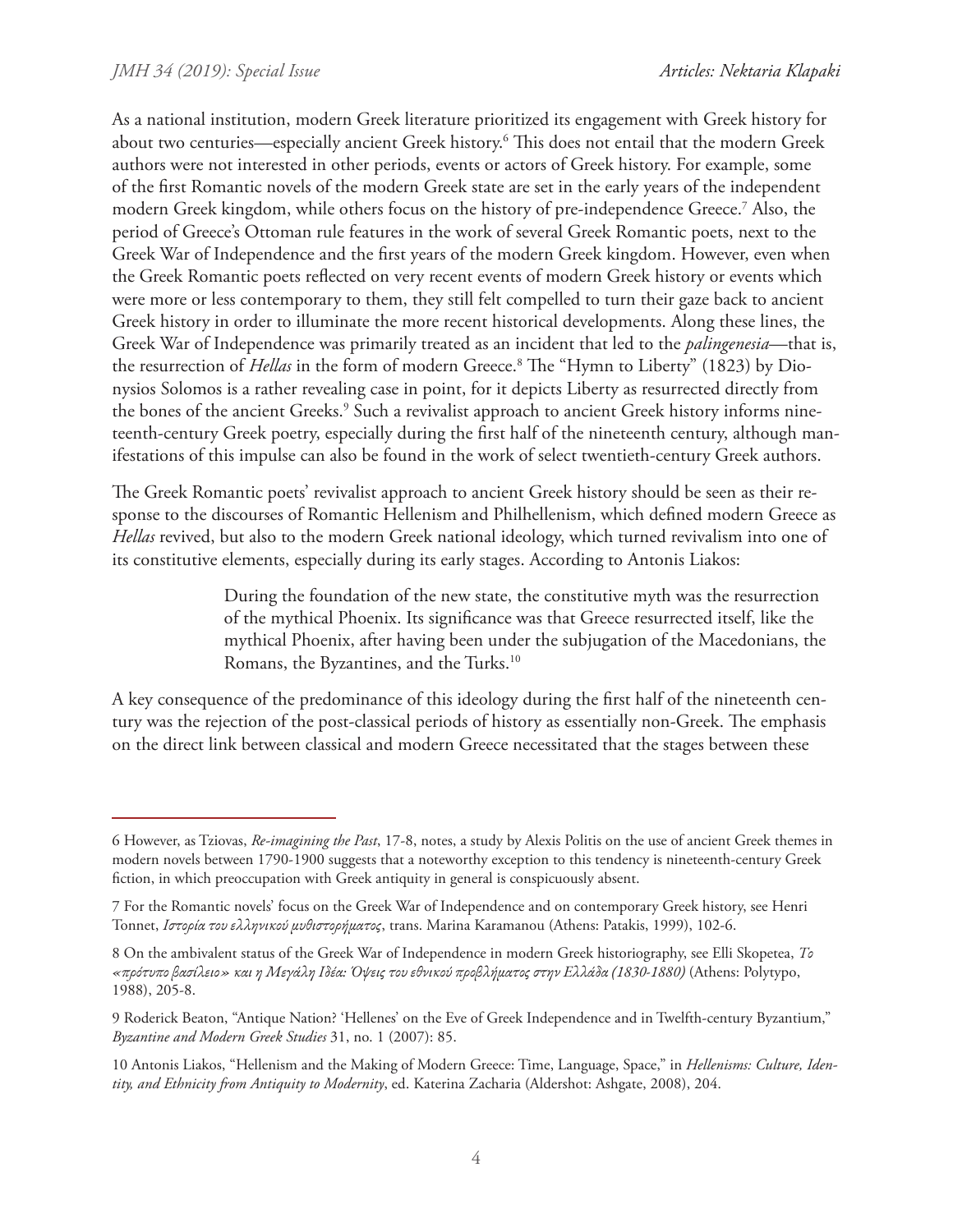two periods did not constitute part of Greek history.11

From the mid-nineteenth century onwards, the dominant focus on the history of classical Greece that—alongside the intermittent interest in recent and contemporary Greek history—informed the historically oriented modern Greek literature started to broaden. Periods such as the Middle Ages, which were hitherto excluded from the official Greek national history and ideology, and from the various literary and cultural manifestations of the modern Greek historical consciousness, began to attract the attention of modern Greek novelists, who set their novels in this period. From Alexandros Rizos Rangavis's *The Lord of Morea* (1850) to Emmanouil Roidis's *Pope Joan* (1866), to mention only two examples, the Middle Ages started to feature in nineteenth-century Greek fiction, serving fairly diverse functions and aims which ranged from serious and nostalgic to satirical.

The shift to the Middle Ages in select works of modern Greek fiction coincided with a paradigm shift in modern Greek historiography that involved the appropriation and incorporation of the history of Byzantium into the national historical narrative. In response to Jakob Philipp Fallmerayer's *Geschichte der Halbinsel Morea während des Mittelalters* (1830), wherein he dismissed the racial and cultural origins of the modern Greeks in *Hellas* on the grounds of the extinction of the Greek element by the successive Slavic invasions during the Middle Ages, modern Greek historians proposed a model of historical continuity in place of the existing revival model.12 As part of his attempt to reassess Byzantium by Hellenizing it, Spyridon Zambelios invented, in 1852, the term "Helleno-Christian." Konstantinos Paparrigopoulos, on the other hand, with his voluminous *History of the Hellenic Nation* (1860-74), established a tripartite scheme of Greek history made up of three periods—ancient, Byzantine, and modern—which were viewed as parts of a single, continuous whole. As a result of the above two major intellectual developments, the proposed synthesis of Hellenism with Christianity and the theory of continuity became a staple of the official modern Greek ideology.<sup>13</sup>

From the 1870s onwards, other disciplines were also enlisted in the service of the theory of continuity alongside the discipline of History. Central among them was the discipline of Greek Folklore studies, which emerged, more or less, as a result of the efforts of a single individual, Nikolaos G. Politis. The epistemological model of "survivalism" that Politis introduced placed emphasis on the native oral traditions—folk songs, beliefs, fables, parables, and legends—customs, and ritual practices of the modern Greek people. All these elements of the modern Greek folklore were seen as "an indispensable link in the chain of cultural continuity that was perceived as stretching back to antiquity."<sup>14</sup> In referring to the modern Greek oral folk traditions, Politis used the phrase "monuments of the word,"

<sup>11</sup> In many cases, the systematic erasure of the marks of the post-classical periods of Greek history from modern Greek consciousness and public memory took the form of a state-sponsored process of purification. On the purification of the Acropolis, for example, see Effie F. Athanassopoulou, "An 'Ancient' Landscape: European Ideals, Archaeology, and Nation Building in Early Modern Greece," *Journal of Modern Greek Studies* 20, no. 2 (2002): 273-305.

<sup>12</sup> On Fallmerayer's theory, see Skopetea, *Το «πρότυπο βασίλειο» και η Μεγάλη Ιδέα*, 165-6, 171, 173-4.

<sup>13</sup> On the role of historiography, and especially on the work of Zambelios and Paparrigopoulos, in relation to the theory of continuity, see Skopetea, ibid, 175-89.

<sup>14</sup> Roderick Beaton, *An Introduction to Modern Greek Literature* (Oxford: Oxford University Press, 1994), 71. On Greek Folklore studies in relation to the theory of continuity, see Skopetea, *Το «πρότυπο βασίλειο» και η Μεγάλη Ιδέα*, 194-6.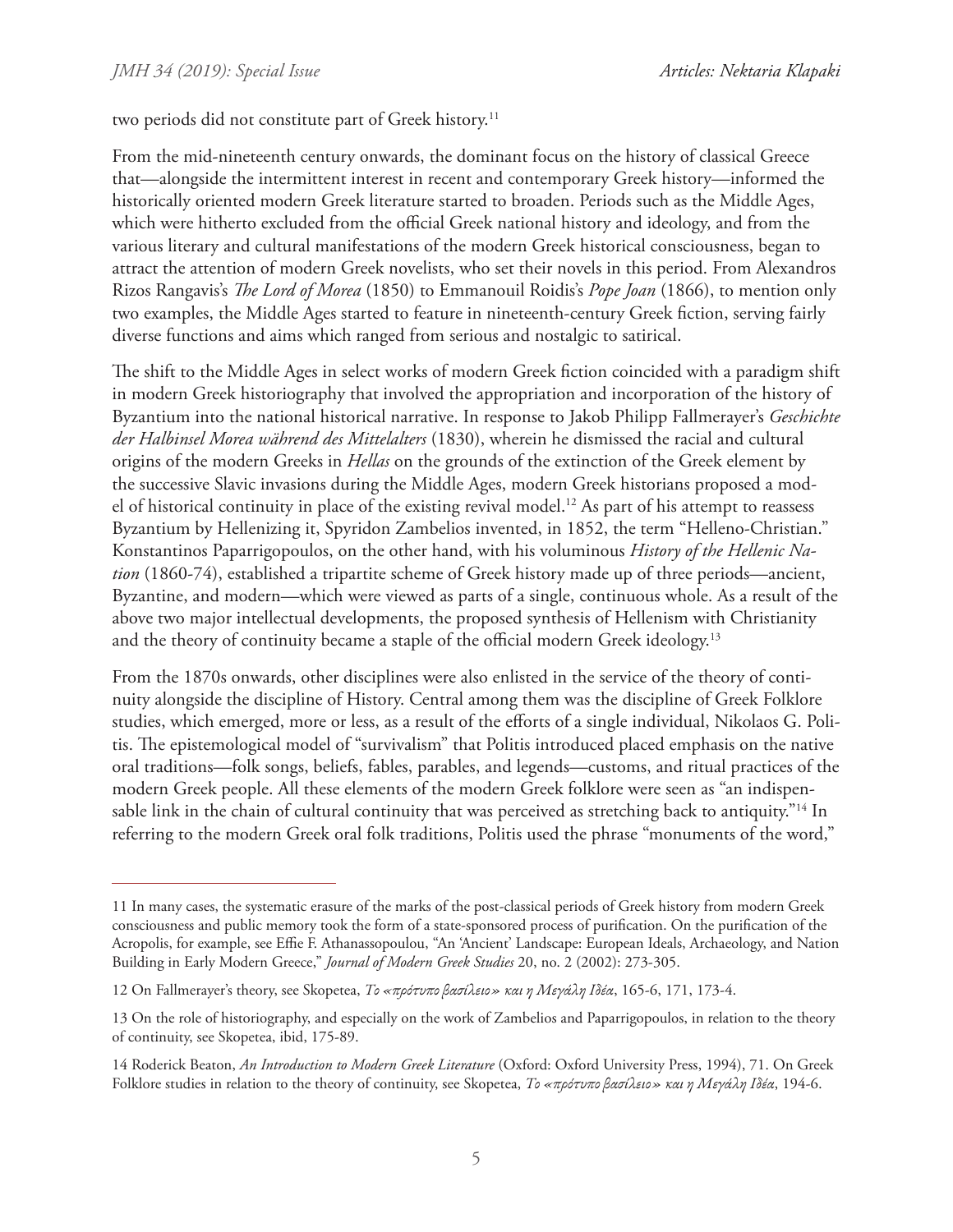a formulation suggesting that he treated them as relics of Greek antiquity which had survived in modern Greek folklore.15 This approach was in line not only with Politis's archaeological approach to his material, but also with the archaeological orientation of Greek Folklore studies in general, which held the modern Greek folk present to be a reflection of Greek antiquity.

This impulse of Greek Folklore studies implicitly or explicitly informs late nineteenth-century Greek literature, especially the realist short stories with contemporary rural settings that were written between roughly 1880-1900 in the mode of writing known as "ethnography." Several of the representatives of this mode of writing, which gave rise to the eponymous school of writing, responded to an 1883 announcement by the periodical *Estia* which solicited authors to write stories whose "subject will be Greek, that is, will consist either of the description of scenes from the life of the Greek people in any of its historical periods, or of the narration of an episode of Greek history."16 While *Estia*'s announcement invited authors to draw their inspiration from any period of Greek history, the majority of those who responded to the periodical's call wrote short stories inspired by their contemporary rural Greek communities. They did so, however, with an eye to the distant past, depicting in the process the modern Greek folk with its oral traditions, mores, and customs as static and unchanged over time; namely, in terms similar to those Politis envisioned it—as a frozen relic of Greek antiquity.<sup>17</sup>

Like their contemporary short story writers, many poets of this period were also inspired by the modern Greek folkloric material, although some of them went beyond this material by drawing their inspiration from other periods of Greek history. Of these poets, Kostis Palamas wrote poetry that juxtaposes and also synthesizes different periods of Greek history—notably ancient and modern alongside different cultural traditions, especially the classical, the Byzantine, and the modern Greek folk tradition. This impulse informs, for example, his long, epic-scale poems *The Dodecalogue of the Gypsy* (1907) and *The Emperor's Reed-Pipe* (1910). Inspired by tenth- and thirteenth-century Byzantine history, the latter poem points to a fusion of paganism with Christianity, while offering an imaginative synthesis of ancient, Byzantine, and modern Greek history.18 The large-scale synthesis Palamas proposed was taken up by several of his poetic successors. One of them was Angelos Sikelianos, whose first attempts in this direction were the first four "Consciousness" poems of the *Prologue to Life* (1915-17) and the unfinished *Easter of the Hellenes*. These early endeavors were continued in the 1930s with a series of shorter poems, such as the "Sacred Way" (1935) and "In the Monastery of St Luke" (1935), which bring together ancient, medieval, and modern Greek folk elements and combine them with religious and mystical undertones.<sup>19</sup> An impulse towards a synthesis of ancient, Byzantine, and modern Greek elements also informs Kostas Varnalis's *Pilgrim* (1919), while three years later *The Burning Light* (1922) builds upon the same idea to suggest that the pagan gods and

<sup>15</sup> On Politis's phrase "monuments of the word," see Alki Kyriakidou-Nestoros, *Η θεωρία της ελληνικής λαογραφίας. Κριτική ανάλυση,* 3rd ed. (Athens: Etaireia Spoudon Neoellinikou Politismou kai Genikis Paideias, Idrytis: Scholi Moraiti, 1986), 66-7, 89, 97,158-9.

<sup>16</sup> Beaton, *An Introduction*, 70.

<sup>17</sup> Cf. Tonnet, *Ιστορία του ελληνικού μυθιστορήματος*, 150.

<sup>18</sup> Beaton, *An Introduction*, 86-90.

<sup>19</sup> Ibid., 90.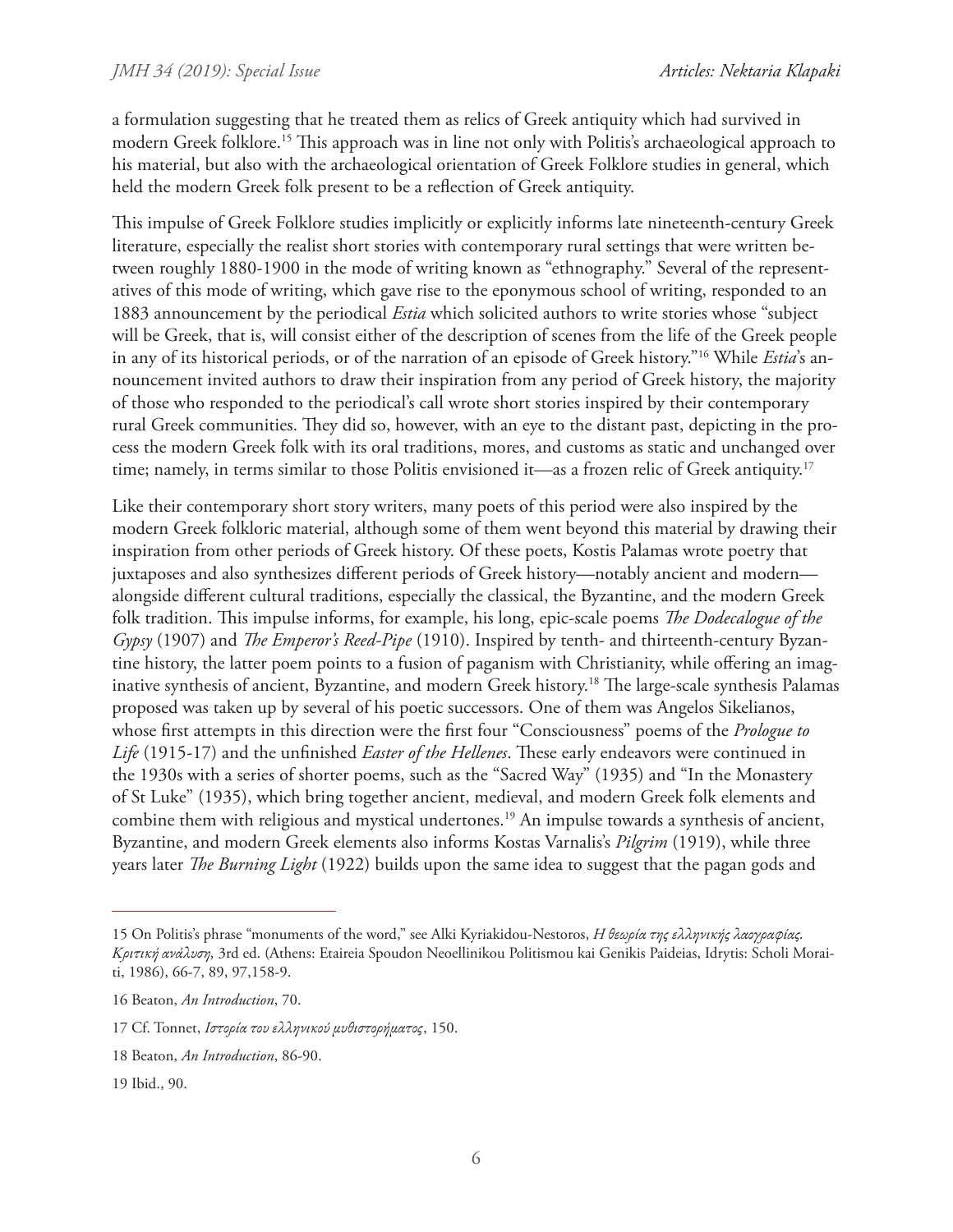the Christian God are nothing more than the imaginative constructions of men.<sup>20</sup>

The synthesis put forward by Palamas and his successors was characteristically eschewed by C. P. Cavafy, one of Palamas's contemporaries. While a sizeable part of Cavafy's poetry was inspired by Byzantine history and culture, Cavafy's attraction to Byzantium, unlike Palamas's, did not serve the goal of a large-scale synthesis of Greek history. As a poet of the Greek diaspora who spent most of his life in Alexandria, Egypt, Cavafy did not draw his inspiration from the classical age of fifth-century BCE Athens, which inspired several of his Athenian contemporaries who were associated with the national center of Hellenism. Rather, Cavafy was interested in the span of Greek history approximately between the conquests of Alexander the Great and the fall of Constantinople in 1453, although his preoccupation with these periods did not revolve around historical "facts." As has been suggested, "what is represented, questioned, and constantly examined in Cavafy's historical poems are not the facts of history ('What happened?'), but history itself ('How is history made?')."21 In this regard, Cavafy's historical poetics differs significantly from the poetics of his Greek contemporaries, while anticipating questions of history that inform historically oriented postmodernist Greek fiction. The orientation of Cavafy's work towards specific historical periods and its eschewing of a large-scale synthesis of Greek history distinguishes his poetry not only from the works of Palamas and his poetic heirs, but also from that of the major representatives of the so-called "Generation of the Thirties."

The ancient Greek past that was shunned by Cavafy informs, for example, George Seferis's work, beginning with *Mythistorema* (1935), which encompasses both references to material aspects Greek antiquity, such as fragmented statues, and allusions to ancient Greek myths. Other poets of this generation, who drew on various aspects of Greek antiquity and the ancient Greek past, are Odysseus Elytis, Nikos Engonopoulos, and Andreas Embirikos, to mention a few. On the other hand, the Byzantine past features in the work of some major novelists of this generation as, for example, in George Theotokas's *Argo* (1933, 1936) and, more extensively, in Angelos Terzakis's historical novel *Princess Ysabeau* (1938/1945), which focuses on the thirteenth-century battles of the Greeks against the crusaders.<sup>22</sup> Other novelists of this generation, particularly those associated with the so-called "Aeolian School," directed their gaze to more recent historical events, such as the First World War and the Asia Minor Catastrophe, in order to preserve what they deemed as historically significant collective experiences. From Stratis Myrivilis's *Life in the Tomb* (1924/1930) and *The Schoolmistress with the Golden Eyes* (1933), to Elias Venezis's *Number 31328* (1924/1931) and Stratis Doukas's *A Prisoner's Story* (1929), these and other literary testimonies of the Generation of the Thirties bear witness to major traumatic events in twentieth-century Greek history while pointing to modern Greek literature's role in serving as a repository of Greek collective memory.<sup>23</sup>

<sup>20</sup> Ibid., 115.

<sup>21</sup> Roderick Beaton, "The History Man," in "C. P. Cavafy: Special Double Issue," ed. Margaret Alexiou, *Journal of the Hellenic Diaspora* 10, no. 1-2 (1983): 31.

<sup>22</sup> On Terzakis' historical novel, see K. A. Dimadis, *Δικτατορία, πόλεμος και πεζογραφία (1936-1944)* (Athens: Estia, 2004), 53-92.

<sup>23</sup> On the above literary testimonies of Doukas, Venezis, and Myrivilis, see Mario Vitti, *Η γενιά του Τριάντα: ιδεολογία και μορφή* (Athens: Ermis, 1989), 244-67.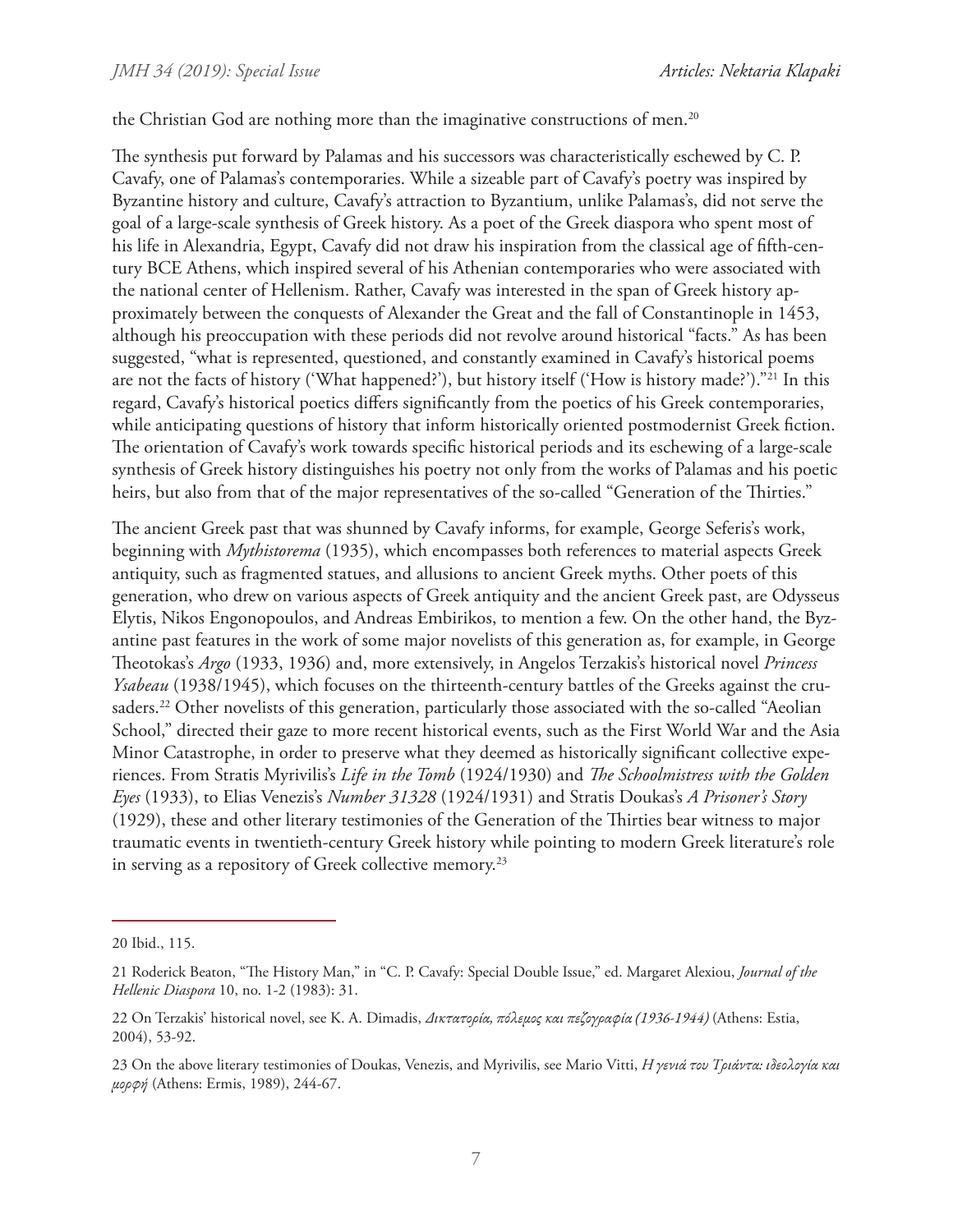The fairly long lives and publishing careers of several members of the Generation of the Thirties meant that they had first-hand experience of the major events of twentieth-century Greek history, on which their work reflected. Several poets of this generation drew on their experiences of the Second World War in their imaginative representations of this event. From Odysseus Elytis's *Heroic and Elegiac Song for the Lost Second Lieutenant of Albania* (1945) to Yiannis Ritsos's *Romiosini* (written 1945-7; published 1954) and George Seferis's *Log-Book II* (1944) and "*Thrush*" (1947), to mention just a few, the work of these poets imaginatively revisits and recreates the Second World War's dire historical realities.<sup>24</sup> Very often, the above poets' work combines wartime events with elements of Greek tradition as a way to offer a message of hope and redemption through which to overcome the harsh conditions. During the war years, the voices of the members of the Generation of the Thirties were joined by those of older poets, such as Sikelianos with his collection *Akritika* (1942), as well as those of younger ones, such as Manolis Anagnostakis, Titos Patrikios, Tasos Livaditis, Aris Alexandrou, and other poets associated with the Greek Left. Unlike their senior counterparts, however, the younger poets depicted the harsh realities of the Second World War in their so-called "social" poetry without turning to tradition or attempting to offer messages of hope amidst the crisis. When the war was over, the poets of the Generation of the Thirties turned their gaze to earlier periods of Greek history—such as the Middle Ages, as in the case of Seferis's *Log-Book III* (1955)—or took the idea of synthesizing different Greek historical periods, first put forward by Palamas, in new directions. Some prominent examples of this impulse include, for instance, Odysseus Elytis's *Axion Esti* (1959) and Seferis's "Engomi" (1955). By contrast, the so-called "social poets" continued to reflect on the Second World War and the ensuing Greek civil war in their poetry by employing the same unadorned, factual style they had previously adopted.25

Both these events featured prominently in the fiction published between the 1940s-1960s. Continuing the Aeolian School's interwar legacy of literary testimonies, the fictional testimonies of this period also blur the dividing line between fact and fiction. At the same time, they take the legacy of the Aeolian School in new directions through their engagement with different historical periods and events, and also through their development of new techniques. This is evident, for instance, in the development of the "documentary" testimony in Yannis Beratis's novels *The Broad River* (1946/1973) and *Itinerary of '43* (1946/1976), which respectively draw on the author's wartime experiences in the Albanian front and Epiros as a member of the National Republican Greek League (EDES). After Beratis, authors such as Rodis Roufos, Nikos Kasdaglis, Alexandros Kotzias, and others also explored the possibilities of "documentary" testimonies. Of the testimonies about the Second World War published in the 1960s, Stratis Tsirkas's trilogy *Drifting Cities* (1960-5) offers an account of the war from the perspective of the Left, while Thanasis Valtinos's novella *The Descent of the Nine* (1963) focuses on the civil war. Valtinos's work is an example of an "oral" testimony, like Dido Sotiriou's *Bloodied Earth* (1962), which focuses on the events of 1922-3 and the Anatolian campaign of the Greek army.26

<sup>24</sup> On the Second World War in relation to the poetry of Seferis, see Roderick Beaton, *George Seferis* (Bristol: Bristol Classical Press, 1991), 53-4.

<sup>25</sup> For a more detailed discussion of these developments, see Beaton, *An Introduction*, 180-98.

<sup>26</sup> Several of the above testimonies are discussed by Peter Mackridge, "Testimony and Fiction in Greek Narrative Prose,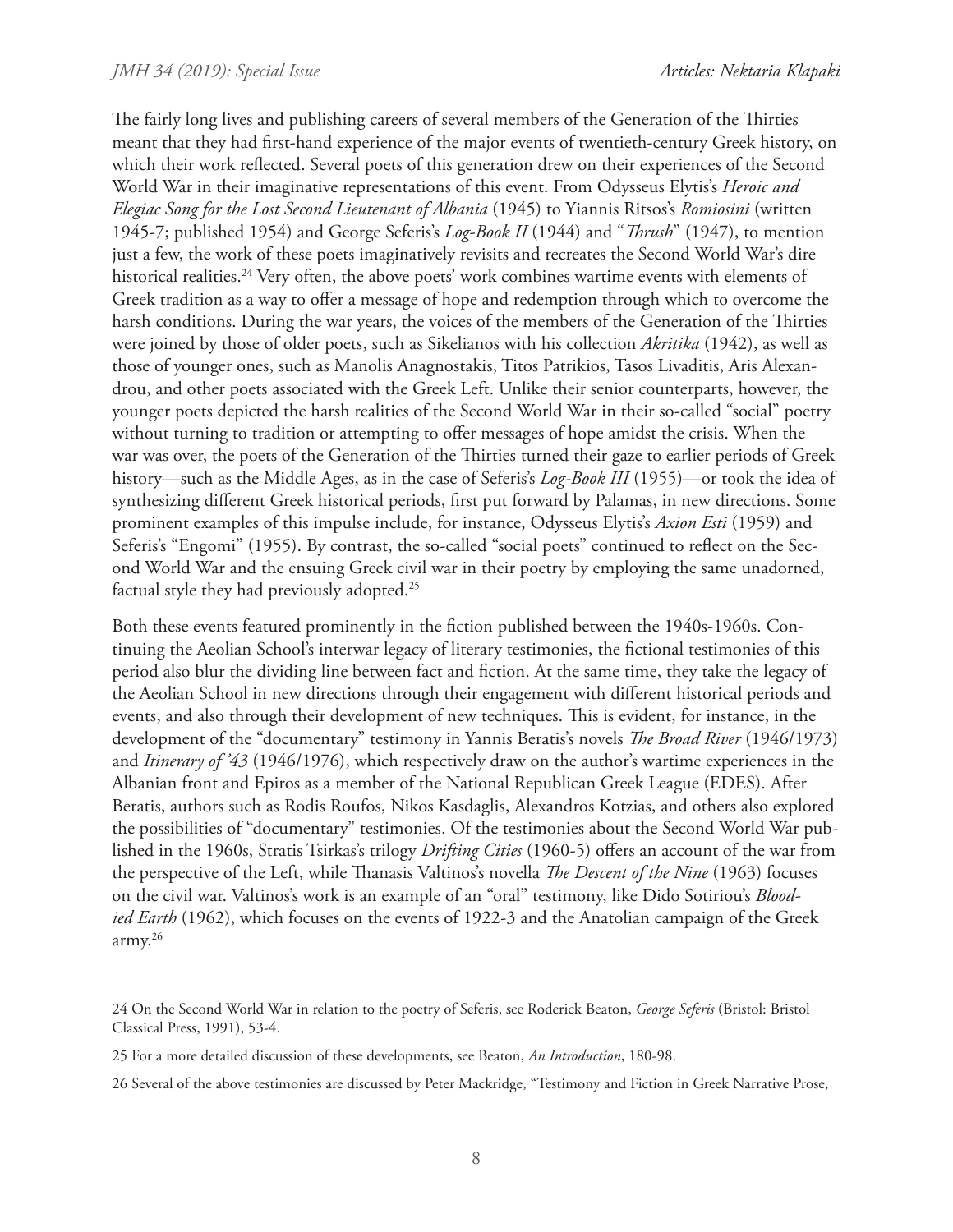In the 1970s and the 1980s, the theme of the civil war was taken up again by such works as Aris Alexandrou's allegorical tale *The Box* (1974) and Alki Zei's *Achilles' Fiancée* (1987), which covers historical events up until the Colonels' military dictatorship. However, the events that occupied center stage in the historically oriented fiction and poetry of this period were the military dictatorship and the Polytechnic episode. From Margarita Karapanou's *Cassandra and the Wolf* (1977) to Maro Douka's *Fool's Gold* (1979) and Alexandros Kotzias's *Usurped Authority* (1979), among others, and from Jenny Mastoraki's *Tales of the Deep* (1983) to Maria Laina's *Hers* (1985), the novels and the poetry of this period do not only deal with very recent historical events but also give prominence to the voices of female protagonists, in line with the forceful emergence of women's writing in Greece after 1974.<sup>27</sup>

Beginning in the early 1980s, the historically oriented Greek fiction embraced the mode of "historiographic metafiction," which it combined with other postmodern techniques, questions, and concerns in a full-scale Greek postmodernism, especially from the 1990s on. Novels such as Yorgis Yatromanolakis's *History* (1982) and Rhea Galanaki's *The Life of Ismail Ferik Pasha* (1989) are some early examples of this mode of writing, and were followed by such works as *I Shall Sign as Louie* (1993) and *Eleni or Nobody* (1998) by Galanaki, and *A Cap of Purple* (1995) by Maro Douka, to mention just a few. This development had significant repercussions on the ways in which Greek postmodernist fiction perceived its relationship with the modern Greek nation, its history, and the Greek past, broadly speaking. The modern Greek nation and modern Greek history feature in Greek postmodernist fiction, yet they are treated from a perspective that questions accepted notions about them. For example, the idealization of and fixation on ancient Greek history and the ancient Greek past identified in the work of Romantic and modernist writers is absent from Greek postmodernist fiction. When the postmodernist Greek authors engage the ancient Greek past, they do not idealize it or treat it as evidence of the nationalist ideology of Greek historical continuity, but instead treat it as a mere allegory for the contemporary Greek historical realities their work explores. Along these lines, Greek postmodernist fiction has avoided the near silencing of certain historical periods that characterizes the work of those modern Greek authors who embraced the nationalist ideology of historical continuity. Aware that certain eras have not received the same attention like others, the Greek postmodernist authors revisit neglected periods, such as that of Greece's Ottoman rule, challenging in the process accepted notions of Greek national identity and debunking official Greek history. Another ideology that is critically approached by the Greek postmodernist authors is Marxism. Leftist postmodernist authors employ the mode of historiographic metafiction to question not only the Right's but also the Left's interpretations of the history of the Greek civil war, thus addressing the larger postmodern question about the uses of history and the meaning of historical knowledge.<sup>28</sup>

All these developments from the 1980s, and especially from the 1990s on, suggest that modern Greek literature is gradually but steadily emancipating itself from its close connection to the modern Greek nation state. According to Vassilis Lampbropoulos, from the late 2000s on modern Greek

<sup>1944-1967,&</sup>quot; in *The Greek Novel: A.D. 1-1985*, ed. Roderick Beaton (London: Croom Helm, 1988), 90-102.

<sup>27</sup> On the above works of Mastoraki and Laina and, more generally, on the poetry of the Generation of the 1970s written by women, see the study by Karen Van Dyck, *Kassandra and the Censors: Greek Poetry since 1967* (Ithaca: Cornell University Press, 1998), 175-256.

<sup>28</sup> On the above and other aspects of Greek postmodernist fiction, see the study by Katsan, *History and National Ideology.*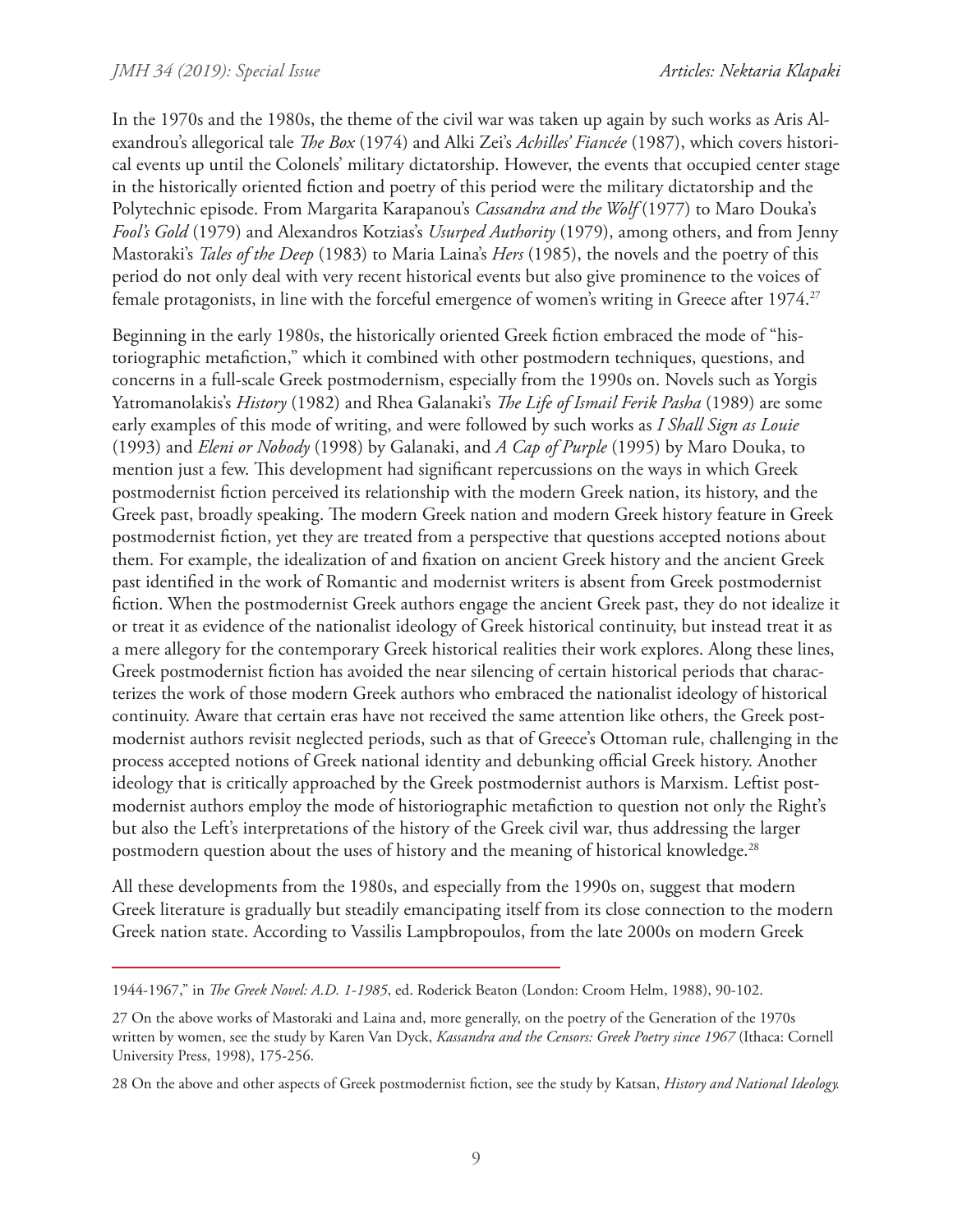literature is no longer a national institution tied to the ideology and the goals of the modern Greek nation state.29 This development is closely connected with the fact that contemporary Greek authors are not interested in exploring aspects of the homogenous, pure, unique, authentic, modern Greek nation, or in underscoring the ideology of Greek historical continuity. Instead, they are interested in recovering the voice of the Other within the modern Greek nation and in examining the modern Greek nation's diverse and heterogeneous character through the use of mixed literary forms that draw on and combine various literary genres.30 Therefore, after assuming the role of a national institution for approximately two centuries, modern Greek literature no longer entertains such aspirations, its relationship to the modern Greek state having come full circle. This development opens up new horizons for contemporary Greek literature, offering the possibility of a different relationship with the modern Greek nation which reflects the diverse, multicultural realities of today's Greece.

## *About this Special Issue*

The above concise outline of some of the ways in which modern Greek literature has entered into a dialogue with Greek history and the past by idealizing, Hellenizing, suppressing, inventing, negotiating, critiquing, or reinterpreting and re-inventing them is by no means comprehensive; nor does it aspire to be such, not least because all the topics discussed only cursorily here have already been examined in detail by the relevant scholarly literature. Also, the concise character of this outline does not permit me to even briefly touch upon certain facets of modern Greek literature's engagement with Greek history and the past, such as its relationship to collective Greek memory. In selectively focusing on certain aspects of the topic under examination, the modest aim of this outline is to provide a rationale and a context against which the papers of this Special Issue should be read. Along these lines, the outline weaves together different literary, ideological, and historical threads which help the readers realize that the topics examined by the individual papers of this Special Issue do not emerge out of a vacuum, but instead constitute responses to—or have been prompted by—concrete developments in the realms of modern Greek literature, ideology, and history.

The chronological scope of this Special Issue stretches approximately from the early 1820s to the late 2000s. Even though this span is fairly broad, the focus is on some key historical periods and events of modern Greek history that serve as pivot points around which the individual papers revolve, while some references are also made to periods of Greek history outside this chronological framework. Similarly, the papers included here do not cover manifestations of modern Greek literature's entanglement with Greek history and the past from all its periods and movements, but instead examine their dialogue through a series of select case studies.

One of the aims of this Special Issue is to highlight—to the extent possible—the diversity of the authors, texts, genres, cultural and geographical settings that make up the historically oriented modern Greek literature. In view of this aim, the individual papers explore texts of diverse genres that range from drama and poetry through fiction and are set in varied geographical and cultural backgrounds.

<sup>29</sup> Vassilis Lambropoulos, "*Η ιστορία απέναντι στη λογοτεχνία*," *Vivliothiki*, the weekly literary supplement of the Greek daily *Eleftherotypia*, February 8, 2008, 17.

<sup>30</sup> Ibid., 18.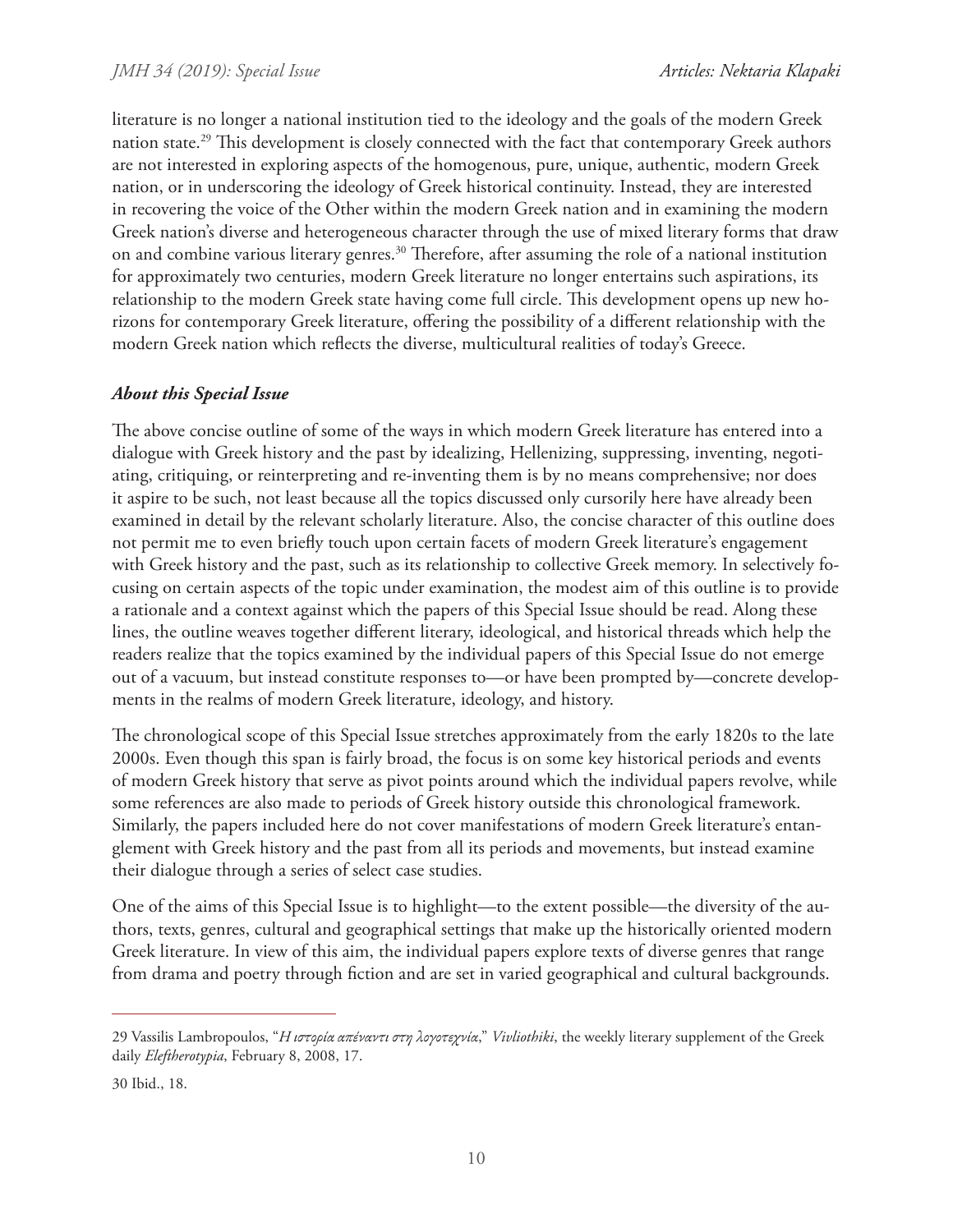At the same time, the papers included here focus not only on the work of canonical authors who have occupied a central position in the relevant critical discussions, but also examine the work of less well-known authors who have not received adequate consideration hitherto.

In revisiting the subject of modern Greek literature's dialogue with Greek history and the past, this Special Issue adopts a comparative approach. Thus, one of the papers included here (Kayalis) places the text discussed within a comparative literary context, while another paper (Grammatikos) focuses on two British Romantic dramas inspired by the Greek War of Independence. In this way, the Special Issue combines perspectives from within and from outside Greece to highlight the topics discussed. In addition to adopting a comparative approach, this Special Issue tackles the topics examined from an interdisciplinary perspective. The individual papers draw on various disciplines (philosophy, history, psychoanalysis), fields (Holocaust studies, memory studies, trauma studies), and theories (postmodernist theories of history and poststructuralist analyses). The postmodernist theories of history, which form part of the "History turn" in the humanities, tend to stress the provisional and uncertain nature of historical knowledge; to question the presumed objective status of historical "facts" established by the nineteenth-century tradition of positivist historiography; to examine the historian's role in the selection, interpretation, and even invention of historical "facts"; and to reveal the close ties between history and literature. All these and other insights animate the interpretations of the literary texts put forward by the contributors to this Special Issue, who are scholars from North America, Europe and Australia specializing in the fields in which their respective papers fall.

The Special Issue opens with a paper by Alexander Grammatikos entitled "Staging Transcultural Relations: Early Nineteenth-Century British Drama and the Greek War of Independence." The paper focuses on two fairly unknown British Romantic dramas, George Burges's *The Son of Erin or the Cause of the Greeks* (1823) and John Baldwin Buckstone's *The Maid of Athens; or, the Revolt of the Greeks* (1829), which castigate British apathy towards the Greek War of Independence by featuring Irish and British characters in Greece supporting the Greek cause. Grammatikos's paper argues for the existence of a dialogic, reciprocal relationship between British Romantic drama, the Greek War of Independence, and the political realities in Greece and Britain during the 1820s. According to Grammatikos, the two British authors did not only seek to influence their audiences' views in support of the Greek War of Independence; in focusing on revolutionary Greece, the authors also sought to sway their audiences to critique the British political establishment during the 1820s. By intertwining political and cultural aspects of Romantic Hellenism, Grammatikos's paper thus shows how a major event in nineteenth-century Greek history is appropriated by British Romantic drama in ways that come to bear not only on modern Greek history and the fortunes of the emerging modern Greek nation, but also on the political realities of nineteenth-century Britain and Europe at large.

Grammatikos's paper is followed by Takis Kayalis's paper entitled "Cavafy's Historical Poetics in Context: 'Caesarion' as Palimpsest," which is a contribution to discussions about Cavafy's historical poetics through a new, original reading of one of the most well-known poems of the Cavafian *oeuvre*. Kayalis's paper opens by refuting previous biographical readings of "Caesarion," arguing instead that Cavafy's source of inspiration for this poem was the historical study *The Empire of the Ptolemies* (1895) by the Irish classicist, papyrologist, and professor of ancient history, John Pentland Mahaffy. Through a close analysis which reads a series of tropes informing "Caesarion" against the passages and tropes in Mahaffy's book, Kayalis's paper demonstrates that Cavafy's poem constitutes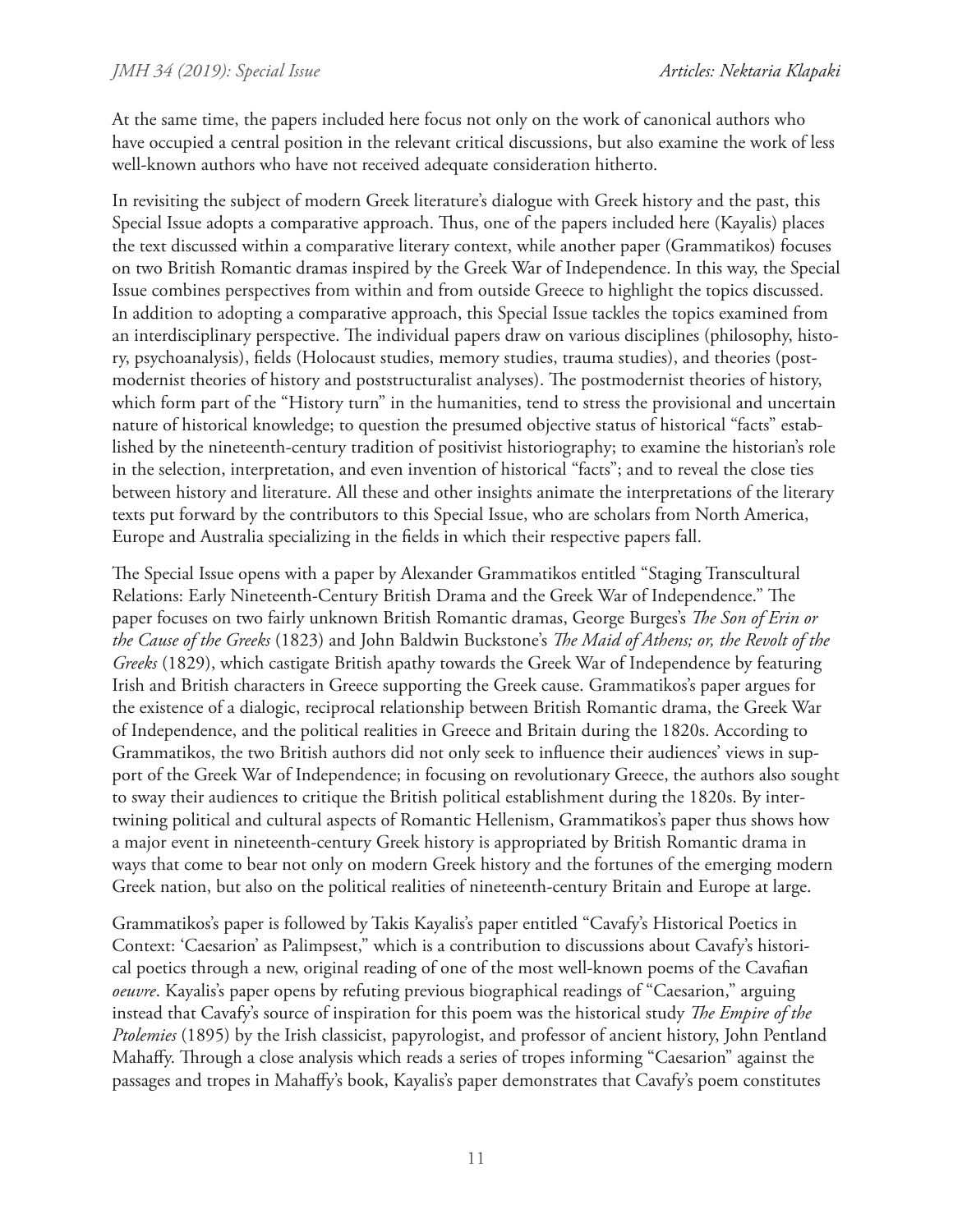an extensive, complex, and radical revision of its source text. The second critical cliché dismantled by the paper is the view that Caesarion was a rather obscure historical figure ignored by modern historians and writers alike. Through a survey of the multiple fortunes of Caesarion in modern European literature, Kayalis sketches a modern genealogy of Cleopatra's son, showing that he was not forgotten at all by European authors in the last quarter of the nineteenth century and the first decades of the twentieth. The paper closes by suggesting a possible link between Cavafy's "Caesarion" and Caesarion the historical figure as featuring in select early twentieth-century cinematic re-workings of Antony and Cleopatra's story.

The next paper by Anthony Dracopoulos, entitled "Reading Andreas Kordopatis, Understanding History and Fiction in Thanasis Valtinos," is devoted to an early text by Thanasis Valtinos, *The Book of the Days of Andreas Kordopatis* (1964), and probes its relationship to history and fiction by addressing questions pertaining to the perception, construction, and representation of history. Drawing on postmodernist conceptualizations and understandings of the relationship between literature and history advanced by Hayden White and other historians, Dracopoulos opens his discussion by drawing attention to the affinities of history and literature which stem from their use of common narrative practices. Turning to the experimental forms of Valtinos's literary narratives, Dracopoulos then goes on to posit that Valtinos's narratives blur the distinction between literature and history by pointing to the raw materials of history. The author's search for new narrative forms is attributed to his (postmodernist) skepticism towards traditional narrative forms and grand metanarratives, which marginalize or omit altogether aspects of historical experience addressed by "micro-history." This explains, Dracopoulos argues, Valtinos's interest in facets of modern Greek history, such as migration, which inform *The Book of the Days of Andreas Kordopatis*. The novel's unusual narrative form, which blurs the boundaries between literature and history, allows Valtinos to capture Kordopatis's voice and thus to convey the experiences of thousands of anonymous Greek immigrants without necessarily making claims to historical truth. Dracopoulos's paper ends by suggesting that this early work of Valtinos can shed light on his mature novels about the civil war. These, according to Dracopoulos, do not express right- or left-wing politics, as critics have argued, but instead focus on anonymous individuals' subjective experiences of major historical events.

Dracopoulos's discussion is followed by Gonda Van Steen's paper, entitled "Of Pretense and Preservation of the Self: Theater, Trauma, and (Post)memory in *The Mother of the Dog* by Pavlos Matesis." Van Steen concentrates on the above 1990 novel by the Greek playwright Pavlos Matesis, which is set in Greece during and after the Axis occupation—although some of the events it describes take place between the 1950s-1980s. Van Steen's paper offers an original reading of the novel centering on its themes of trauma and (repressed) memory in relation to its central female character Roubini (or Raraou) who is an anti-heroine. Drawing on the field of Holocaust memory studies, Van Steen employs Marianne Hirsch's concept of "postmemory" to discuss Raraou's personal testimonies as ambivalent (post)memories connected to her mother's traumatic wartime experiences, especially the incident of Asimina's public shaming by the villagers after the end of the war. According to Van Steen, through these two female characters, and especially through Raraou's acts of pretense and subversive performativity, Matesis casts an ironic glance on Greek history and the grand narrative of modern Greek nationalism, subverting and rewriting them, as it were, from the perspective of its female victims. By allowing their voices, which are ignored or suppressed in official historical narratives, to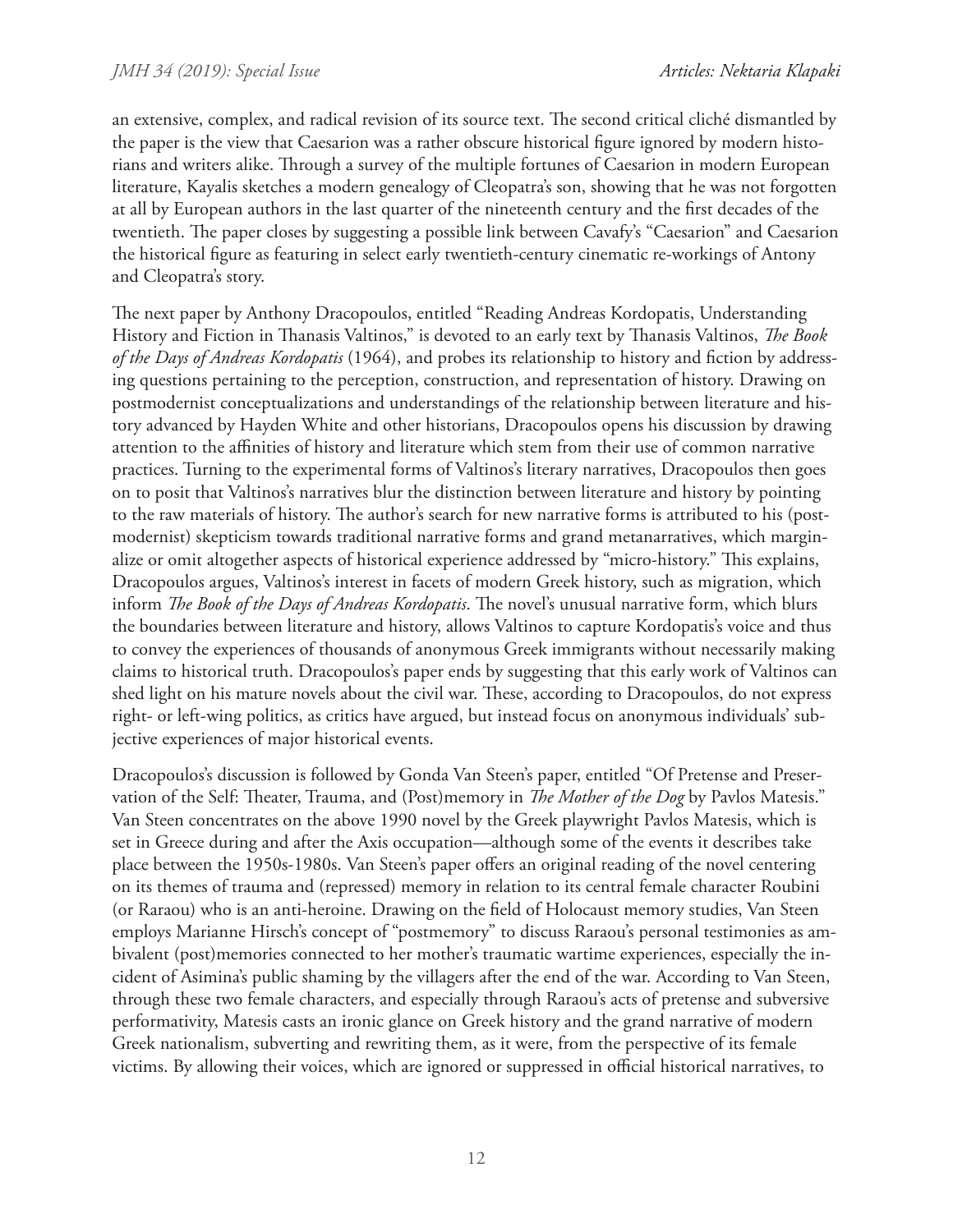be heard, Matesis's novel fills in the gaps of the official Greek history, as it were, and can therefore be read *as* history, Van Steen suggests. It is noteworthy that although Matesis's novel does not blur the boundaries between history and literature in the way Valtinos's text does, *The Mother of the Dog* seeks, nonetheless, to recover the ignored and silenced voices of the humble, anonymous individuals of history, just as Valtinos does in *Andreas Kordopatis*. Van Steen's paper concludes by pointing out that through Raraou's sustained acts of pretense, Matesis's novel offers a socio-economic and political critique of mid-twentieth century Greece which extends to the harsh sociopolitical realities of today's Greece.

Following Van Steen's discussion is the final paper of the Special Issue by Angie Voela, entitled "History, Fidelity and Time in Rhea Galanaki's Novels." Voela concentrates on three of Galanaki's novels: *I Shall Sign as Loui* (1993), *The Century of the Labyrinths* (2002), and *Fires of Judas, Ashes of Oedipus* (2009). Through an interdisciplinary analysis that combines the perspectives of philosophy and psychoanalysis by drawing on the work of Alain Badiou, Cornelius Castoriadis, Jacques Derrida, Bernard Stiegler, Sigmund Freud, and Jacques Lacan, among others, Voela shows how different aspects of subjectivity in Galanaki's novels lend themselves to political, ideological, aesthetic, and philosophical analyses, which are particularly significant today, when individuality is countered by the rising ideologies of populism and neoliberalism. Voela's analysis centers on such themes as history, time, memory, forgetting, misogyny, racism, and xenophobia, which Galanaki's novels use to explore a variety of tensions: the individual versus the society, past versus present, Romantic idealism versus collective trauma and suffering. In Voela's reading, the various facets of the past depicted by Galanaki's novels invite a re-examination from the perspective of the present and for the sake of the present historical moment. One must not seek to gain any tangible knowledge from history and the past, Voela posits, precisely because the past must be accepted as an "impassable truth"; that is, as something akin to a labyrinth, which is impenetrable. Such an understanding of the past reveals it to be fragmented, split and disjointed; however, its acceptance precisely *as such* allows one to come to terms with it instead of inventing defensive ideals. Voela concludes her paper by suggesting that the re-examination of the past from the perspective of the present is a multiple endeavor, at once personal, political, ideological, cultural and aesthetic. This endeavor ultimately presents one with the ethical responsibility to stay grounded in the present moment while living an affected life and accepting the past for what it is—past, fragmented, and impenetrable.

As is clear from these brief synopses, the papers included in this Special Issue embrace distinct authors, texts, methods of study, and theoretical orientations—and this lack of uniformity is germane to this project, as we have envisioned it. In presenting this material at this juncture, our hope is not only to contribute to the relevant scholarly literature but to also generate further discussion about the relationship between modern Greek literature, Greek history, and the past, since there is still much to be said and written about it.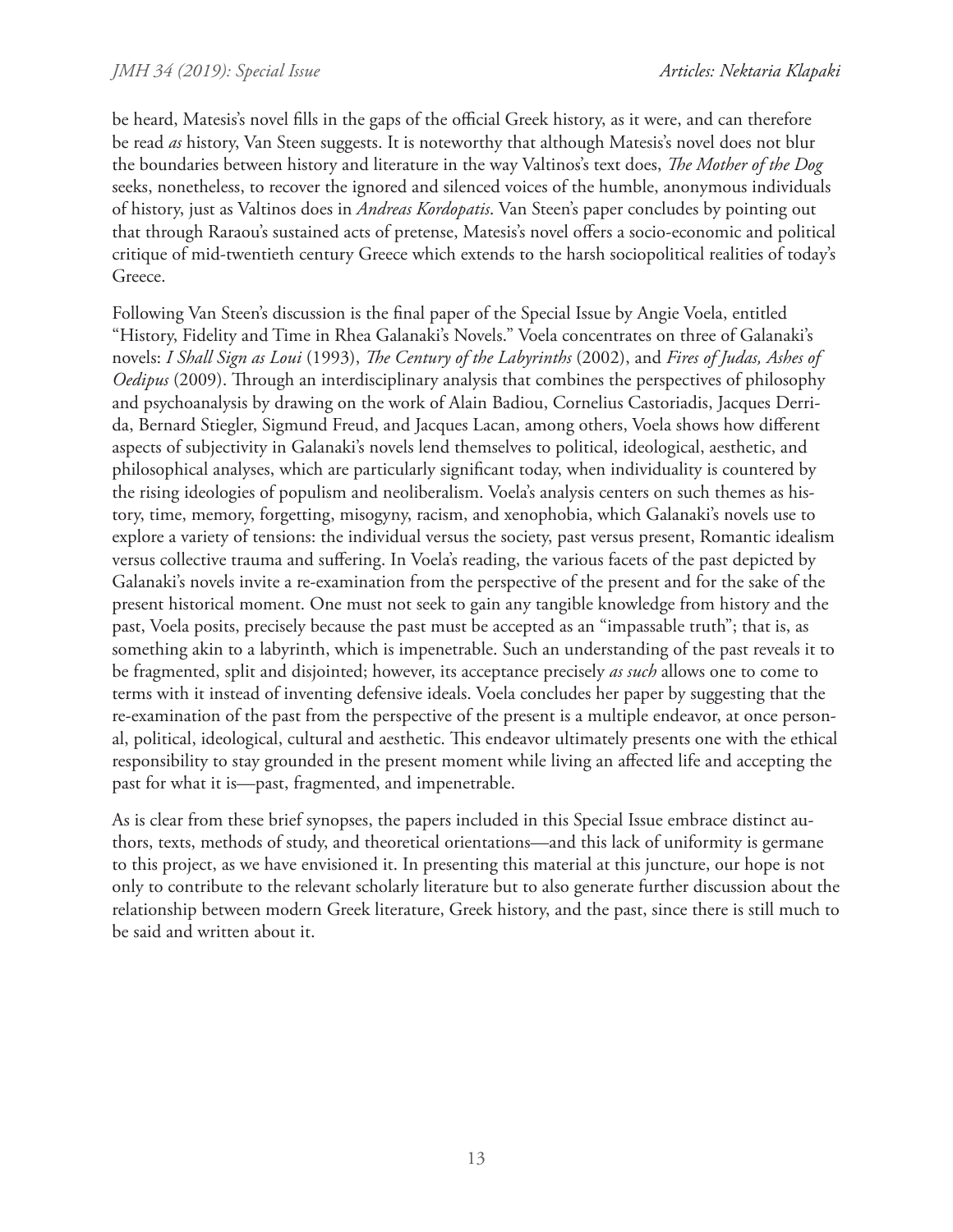# *Bibliography*

- Athanassopoulou, Effie F. "An 'Ancient' Landscape: European Ideals, Archaeology, and Nation Building in Early Modern Greece." *Journal of Modern Greek Studies* 20, no. 2 (2002): 273- 305.
- Beaton, Roderick. "The History Man." In "C. P. Cavafy: Special Double Issue," edited by Margaret Alexiou. *Journal of the Hellenic Diaspora* 10, no. 1-2 (1983): 23-44.
- ———. *George Seferis*. Bristol: Bristol Classical Press, 1991.
- ———. *An Introduction to Modern Greek Literature*. Oxford: Oxford University Press, 1994.
	- ———. "Antique Nation? 'Hellenes' on the Eve of Greek Independence and in Twelfth-century Byzantium." *Byzantine and Modern Greek Studies* 31, no. 1 (2007): 76-95.
- Chryssanthopoulos, Michalis. "Autobiography, Fiction, and the Nation: The Writing Subject in Greek during the Later Nineteenth Century." In *The Making of Modern Greece: Nationalism, Romanticism, & the Uses of the Past (1797-1896)*, edited by Roderick Beaton and David Ricks, 239-48. Farnham: Ashgate, 2009.
- Clogg, Richard. *A Concise History of Greece*. 3rd ed. Cambridge: Cambridge University Press, 2013.
- De Boel, Gunnar. "Rethinking the Greek Legacy: Dorians in Modern Greek Fiction." In *Reimagining the Past: Antiquity and Modern Greek Culture*, edited by Dimitris Tziovas, 266-81. Oxford: Oxford University Press, 2014.
- Dimadis, K. A. *Δικτατορία, πόλεμος και πεζογραφία (1936-1944)*. Athens: Estia, 2004.
- Dimoula, Vassiliki. "The Nation between Utopia and Art: Canonizing Dionysios Solomos as the 'National Poet' of Greece." In *The Making of Modern Greece: Nationalism, Romanticism, & the Uses of the Past (1797-1896)*, edited by Roderick Beaton and David Ricks, 201-10. Farnham: Ashgate, 2009.
- Fowler, Rowena. "Plato, Seferis and Heaney: Poetry as Redress." In *Re-imagining the Past: Antiquity and Modern Greek Culture*, edited by Dimitris Tziovas, 318-29. Oxford: Oxford University Press, 2014.
- Katsan, Gerasimus. *History and National Ideology in Greek Postmodernist Fiction*. Madison: Fairleigh Dickinson University Press, 2013.
- Kyriakidou-Nestoros, Alki. *Η θεωρία της ελληνικής λαογραφίας. Κριτική ανάλυση*. 3rd ed. Athens: Etaireia Spoudon Neoellinikou Politismou kai Genikis Paideias. Idrytis: Scholi Moraiti, 1986.
- Lambropoulos, Vassilis. *Literature as National Institution: Studies in the Politics of Modern Greek Criticism*. Princeton: Princeton University Press, 1988.

———. "The Rehearsal of Antiquity in Post-modern Greek Fiction." In *A Singular Antiquity:*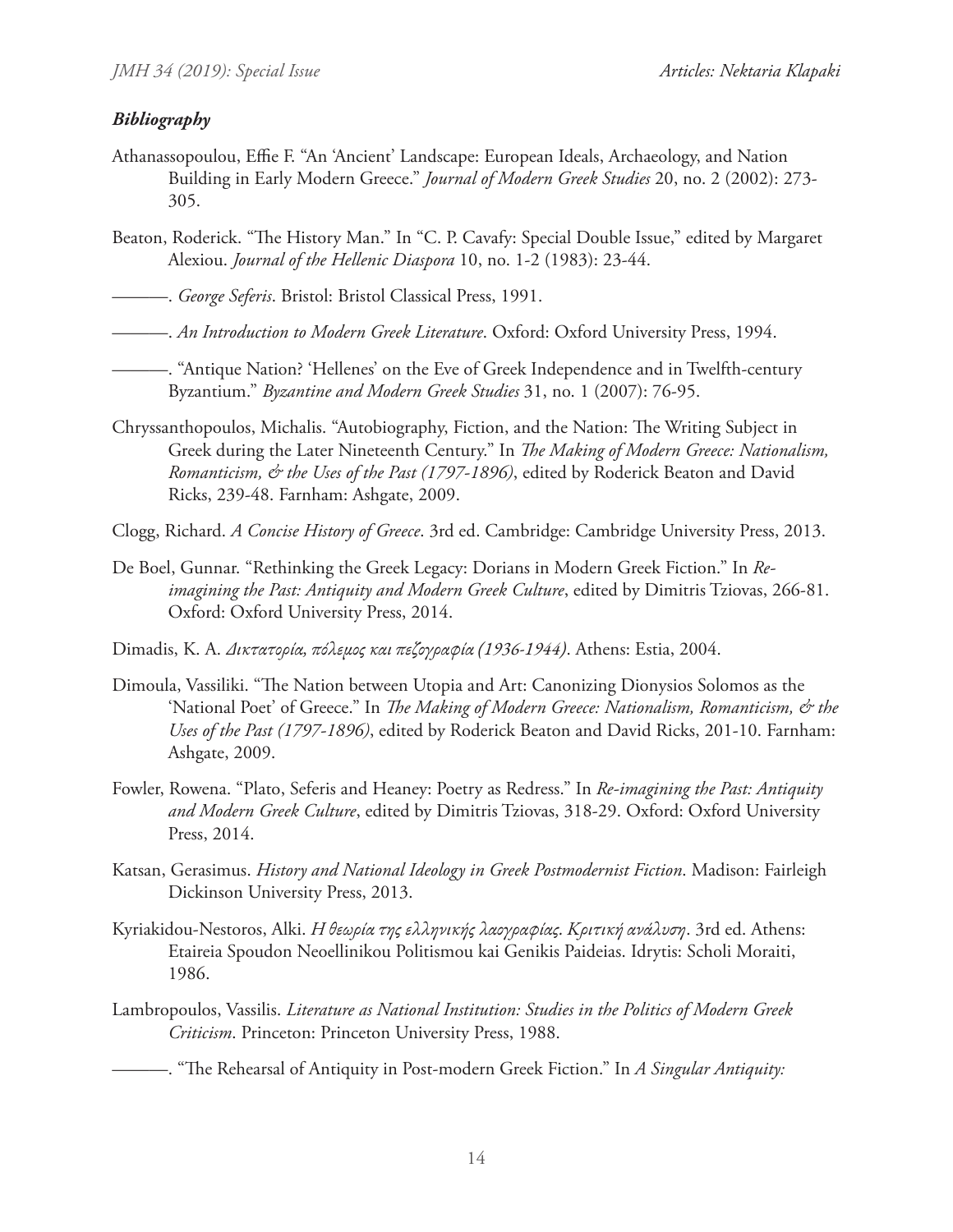*Archaeology and Hellenic Identity in Twentieth-Century Greece*, edited by Dimitris Damaskos & Dimitris Plantzos, 163-71. (Athens: Mouseio Benaki, 2008).

- ———. "Η ιστορία απέναντι στη λογοτεχνία." *Vivliothiki*, the weekly literary supplement of the Greek daily *Eleftherotypia*. February 8, 2008.
- Liakos, Antonis. "Hellenism and the Making of Modern Greece: Time, Language, Space." In *Hellenisms: Culture, Identity, and Ethnicity from Antiquity to Modernity*, edited by Katerina Zacharia, 201-36. Aldershot: Ashgate, 2008.
- Mackridge, Peter. "Testimony and Fiction in Greek Narrative Prose, 1944-1967." In *The Greek Novel: A.D. 1-1985*, edited by Roderick Beaton, 90-102. London: Croom Helm, 1988.
- Païvanas, Dimitris. "Ideology's Discontents in Thanassis Valtinos's Data from the Decade of the Sixties." In *Contemporary Greek Fiction in a United Europe: From Local History to the Global Individua*l, edited by Peter Mackridge and Eleni Yannakakis, 134-49. Oxford: Legenda, 2004.
- Papatheodorou, Yiannis. *Ρομαντικά πεπρωμένα. Ο Αριστοτέλης Βαλαωρίτης ως «εθνικός ποιητής»*. Athens: Vivliorama, 2009.
- Pourgouris, Marinos."Yannis Ritsos, Marxist Dialectics, and the Re-imagining of Ancient Greece." In *Re-imagining the Past: Antiquity and Modern Greek Culture*, edited by Dimitris Tziovas, 282- 96. Oxford: Oxford University Press, 2014.
- Ricks, David. "Lucretian Moments in Modern Greek Poetry." In *Re-imagining the Past: Antiquity and Modern Greek Culture*, edited by Dimitris Tziovas, 252-65. Oxford: Oxford University Press, 2014.
- Roilos, Panagiotis. "The Politics of Writing: Greek Historiographic Metafiction and Maro Douka's A Cap of Purple." *Journal of Modern Greek Studies* 22, no. 1 (2004): 1-23.
- Skopetea, Elli. *Το «πρότυπο βασίλειο» και η Μεγάλη Ιδέα: Όψεις του εθνικού προβλήματος στην Ελλάδα (1830-1880)*. Athens: Polytypo, 1988.
- Tonnet, Henri. *Ιστορία του ελληνικού μυθιστορήματος.* Translated by Marina Karamanou. Athens: Patakis, 1999.
- Tziovas, Dimitris, ed. *Re-imagining the Past: Antiquity and Modern Greek Culture*. Oxford: Oxford University Press, 2014.
- Tziovas, Dimitris. "Reconfiguring the Past: Antiquity and Greekness." In *A Singular Antiquity: Archaeology and Hellenic Identity in Twentieth-Century Greece*, edited by Dimitris Damaskos and Dimitris Plantzos, 287-98. Athens: Mouseio Benaki, 2008.
	- ———. "The Novel and the Crown: O Leandros and the Politics of Romanticism." In *The Making of Modern Greece: Nationalism, Romanticism, & the Uses of the Past (1797-1896)*, edited by Roderick Beaton and David Ricks, 211-24. Farnham: Ashgate, 2009.
		- ———. "The Wound of History: Ritsos and the Reception of Philoctetes." In *Re-imagining the Past:*